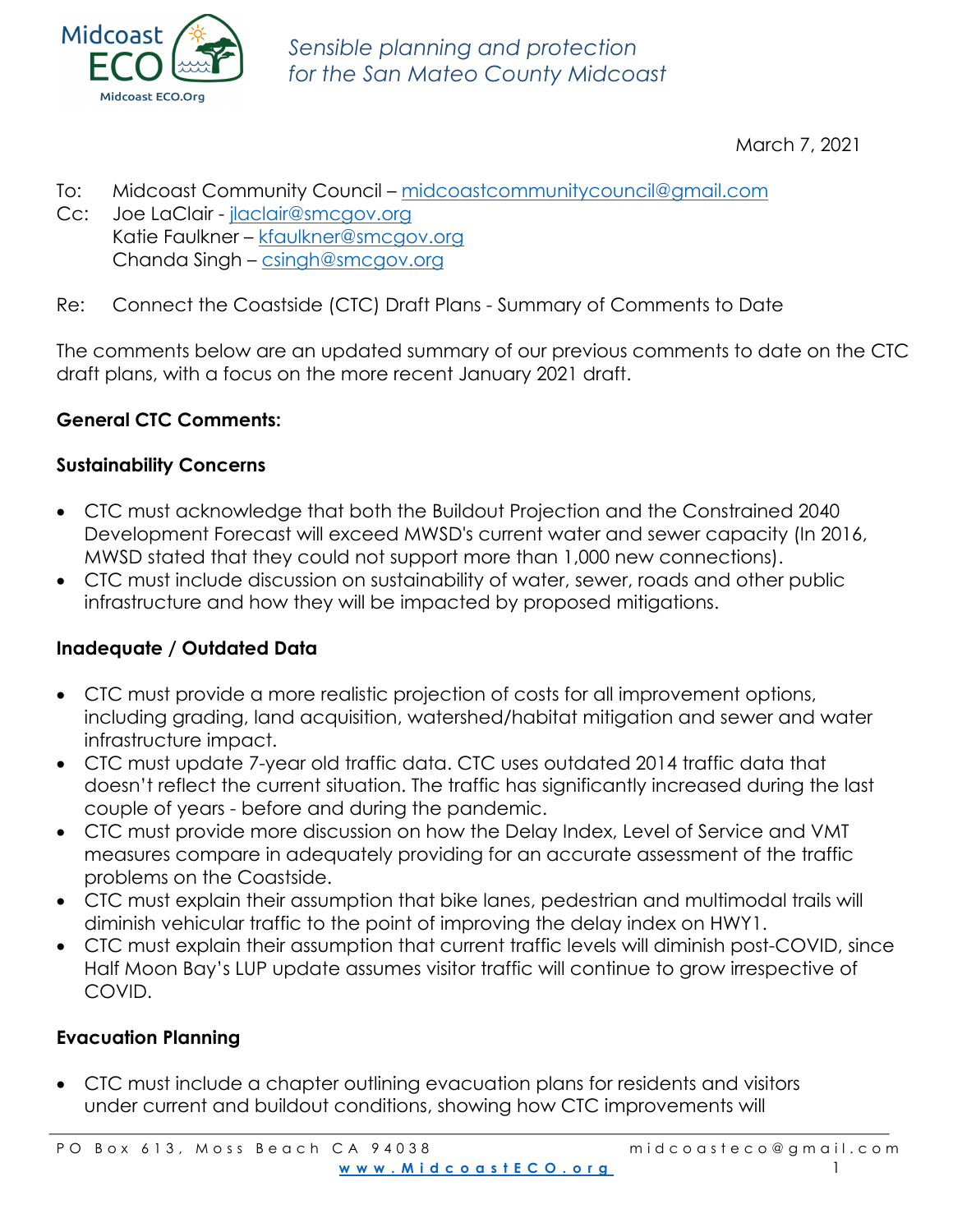

enhance traffic flow and the ability to evacuate. An analysis of various disaster scenarios, such as a major seismic event on a weekend when the Coastside is packed with visitors, should be included.

• CTC must also include wildfire evacuation concerns from the County's Hazard Mitigation Plan, due in September 2021, before proceeding with a final CTC version.

# **Lot Mergers**

- CTC must include a final plan for lot merger, lot retirement and traffic mitigation fees, including County support for implementation and enforcement.
- Plans for lot merger and retirement must include rural and urban residential areas.

#### **Process**

• Outline how two separate CTC exercises (Half Moon Bay and Unincorporated San Mateo County Midcoast) will be integrated into one overall solution for the San Mateo County Coastside.

### **Specific CTC comments:**

- CTC should prioritize implementation of shorter-term solutions (most of these have been previously proposed):
	- o Add marked (Class II) bike lanes on HWY1 from Devil's Slide to HMB.
	- o Improve bike/ped access on Airport St.
	- o Improve SamTrans service for school kids.
	- o In Moss Beach and Montara, consider a combination of reduced traffic speeds and acceleration lanes for cross traffic at a few intersections to provide near-term improvements to circulation and safety at low cost. Specifically,
		- Ø Widen Cypress Av and California Av approaches to HWY1, stripe separate lanes for right and left turns onto the highway and add acceleration lanes on the highway for left turns from Cypress Av and California Av.
		- Ø Upgrade the HWY1/Carlos St north intersection: no left turn from Carlos onto HWY1, add median on Carlos to channel right turn traffic onto the highway, add a right turn acceleration lane on the highway, clear vegetation on the south facing berm of the highway to improve sight distance. Also, shorten the HWY1 left turn lane approaches north to the Lighthouse and south to Carlos St to provide better separation from the left turn lane for 16th St and to eliminate "suicide arrows".
	- o Add smart pedestrian crossings on HWY1 with raised medians and flashing beacons at California Av and 2nd St. (exclude Cypress Av and 16th St - explained below).
	- o Remove the unsafe and poorly-located crosswalk at HWY1/Virginia Av.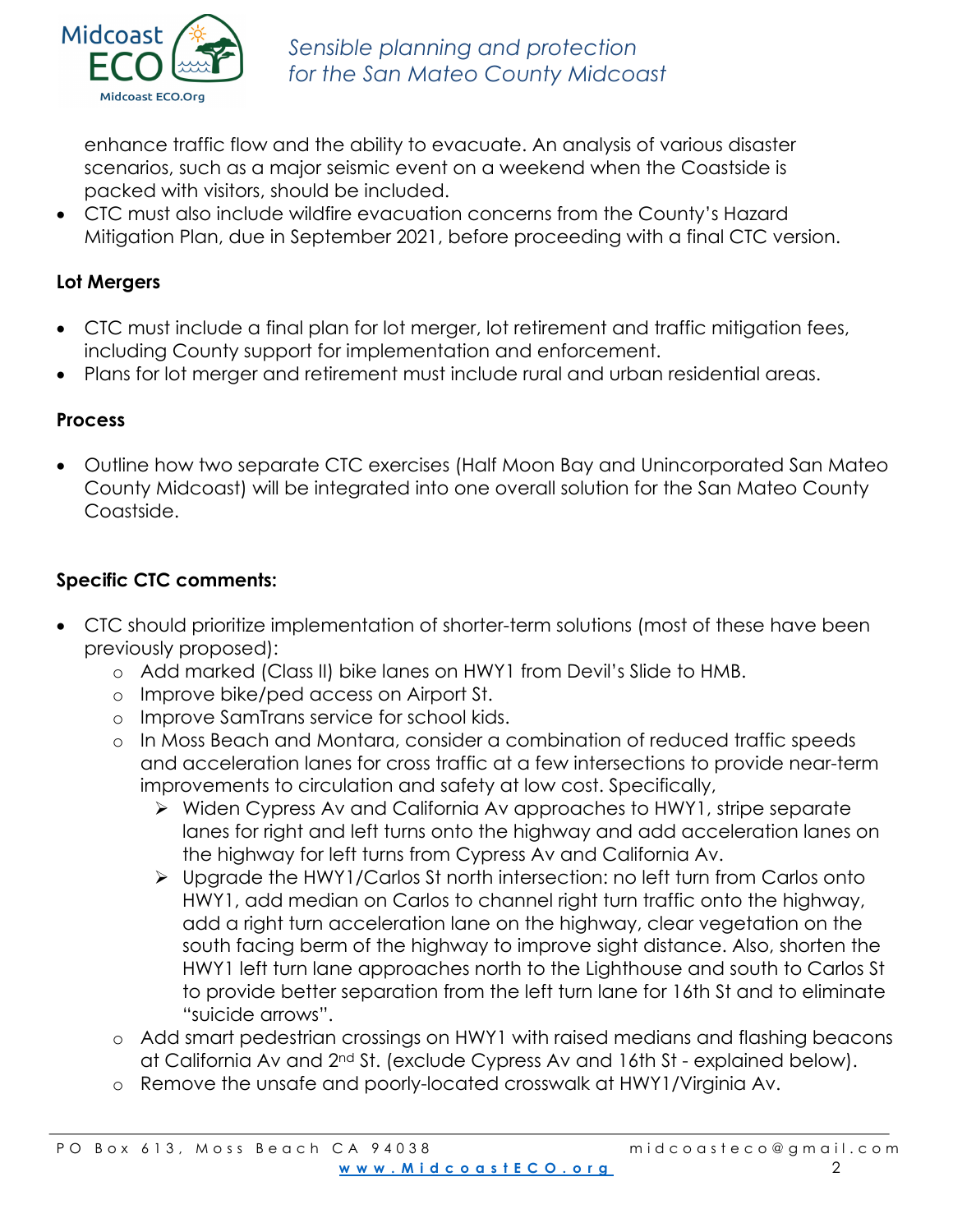

*Sensible planning and protection for the San Mateo County Midcoast*

- o Defer any action on Wienke Way and include options analysis in a HWY1/California Av ICE.
- o Complete the Parallel Trail between 16th St and 14th St. in Montara.
- o Do not extend the parallel trail on Carlos St between 16th St and California Av. Instead, construct a new HWY1 pedestrian overpass bridge near the north end of Carlos Street connecting Carlos to the MWSD frontage road. This bridge could connect the Parallel Trail from Montara to the Coastside Trail, via Vallemar Av to the Vallemar Bluff Trail or Julianna Av, then proceeding via Weinke Way to California Ave.
- o Do not change Carlos St in the Moss Beach commercial area to one-way. The change is not adequately justified, will add to confusion and inconvenience for residents and visitors and will likely add to VMT.
- o Improve bike/ped access on California Av west for Coastal Trail connection to Airport St via Dardanelle/Bluff Trails and Cypress Av. Don't encourage bike/ped use of Cypress Av west, as it is too narrow and unsafe and cannot be easily widened due to the creek.
- Longer term options should be reassessed after the above improvements are in place using updated traffic data at that time:
	- o Perform ICE for HWY1/California Av. Include Coastal Trail access here and compare various signalization and roundabout options. Include options assessment for Wienke Way.
	- o Reassess/update ICE for Hwy1/Cypress Av. Focus on vehicle traffic improvements only. Do not encourage bike/ped traffic on Cypress Av west.
	- o Reassess the HWY1/16th St intersection and the Carlos/16th St realignment.

# **Questions:**

- The HWY1 segment between Capistrano Rd and Mirada Rd in El Granada (Table 31 of 2021 CTC) appears to be the only indicated segment delay for the entire Midcoast (see attachment below). How will the mitigation measures for improving the delay index for this segment affect the delay indexes for other segments on HWY1? Will it change the need for longer-term buildout mitigations at other HWY1 intersections in Moss Beach?
- Transit times for SR-92 in Table 16 of the 1-15-20 CTC draft indicate significant and unacceptable delays for both current conditions and buildout conditions, even with mitigation (see attachment below). This point is also mentioned on p. 76 of the current 2021 CTC draft. However, transit times for HWY92 in Table 32 of the recent 2021 CTC draft have been changed and now indicate acceptable delays for all conditions, suggesting that no mitigation is required. Were these data updated recently? Please explain the large discrepancy between versions and its implications.
- What if Half Moon Bay and the Unincorporated Midcoast do not agree on key transportation elements or mitigations?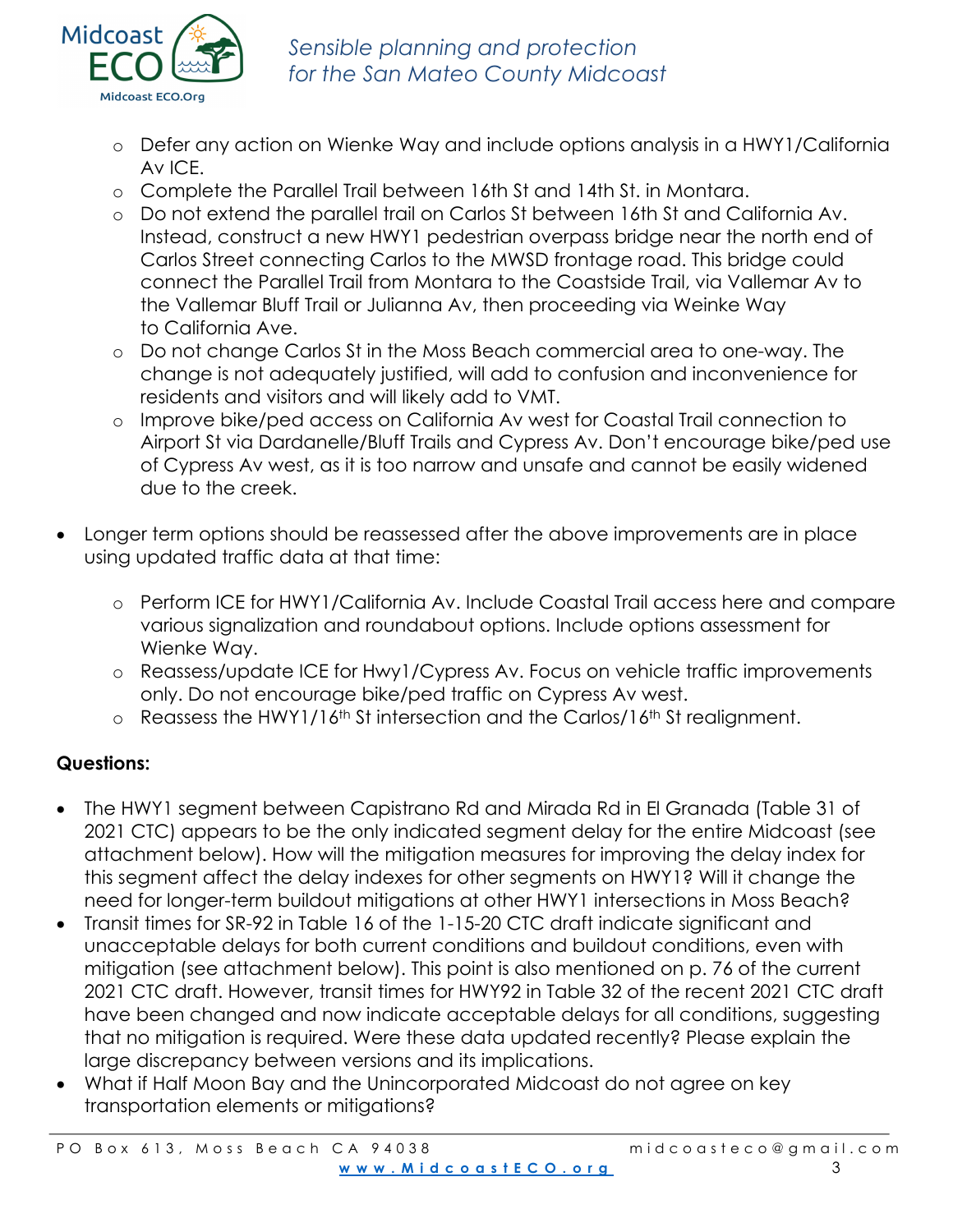

- SamTrans What is the most likely scenario regarding SamTrans commitment to improvements in coastside bus service? What are the underlying assumptions? Does CTC rely on funding priority within the SamTrans budget?
- Cost The \$77 million estimate does not include significant pieces. What assumptions were made between the 1-15-20 and January 2021 versions that dropped the estimate by half? What is the realistic range for the full cost?
- CalTrans CalTrans has not reviewed or committed in any way. How realistic is their full commitment and what is their expected cost share?
- Timeline The timeline is lengthy. How realistic is this timeline and what assumptions does it rely on?
- Impact on buildout vs accessibility How will CTC implementation affect the timing of development projects to preserve safety and visitor accessibility? What are the CTC "must haves" before specific projects can proceed?

Thank you for your consideration,

Midcoast ECO Board of Directors

*Attachment: CTC Roadway Delay Index Data*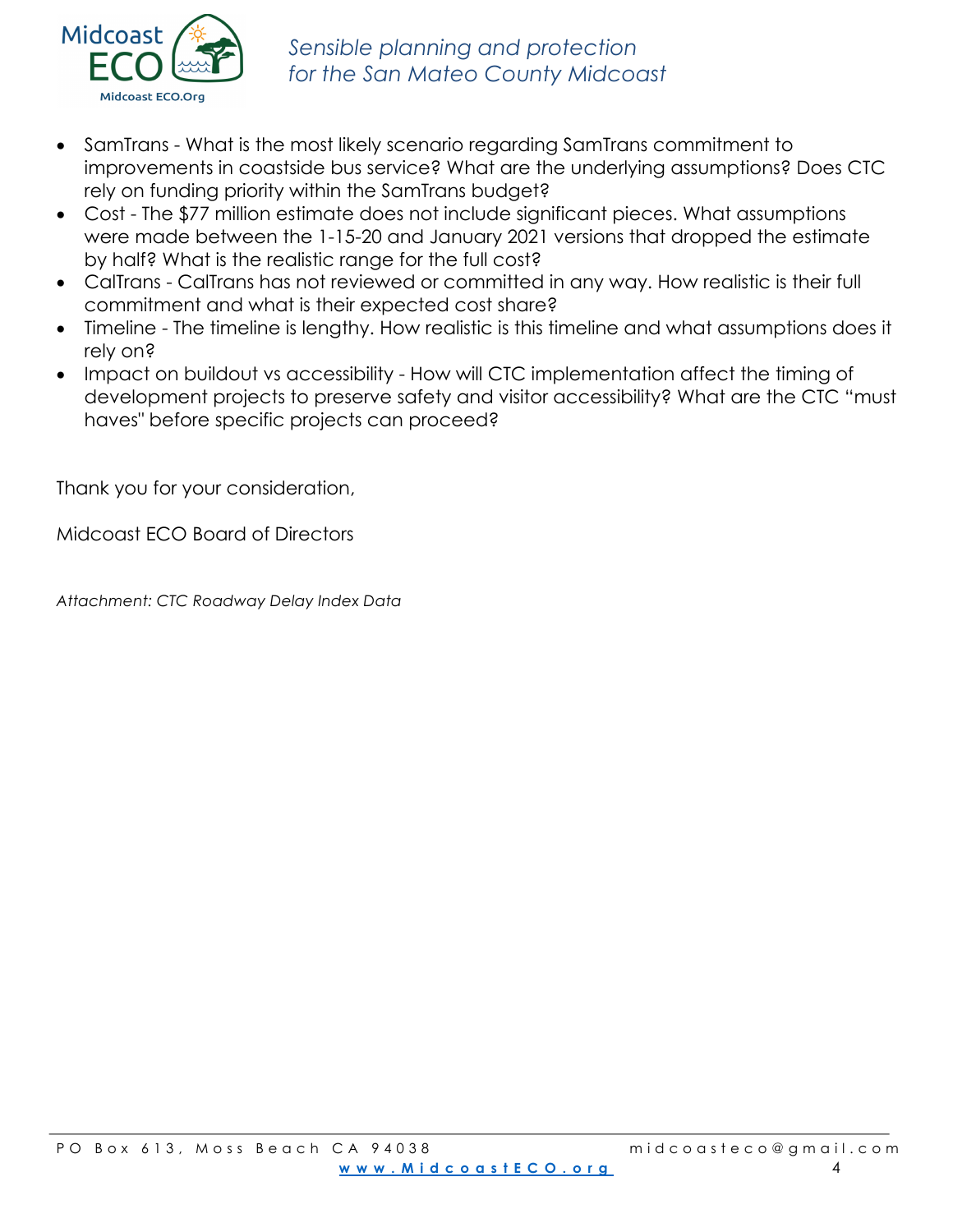# **CTC Roadway Delay Index Data**

### **Table 16 from 1-15-20 CTC, p. 44**

**Table 16 - Buildout Conditions Peak Hour Roadway Segment Delay Index**

| <b>Corridor and Direction of</b>                           |                                                | <b>Operating</b> | <b>Freeflow</b><br><b>Travel</b> | <b>AM Peak Hour</b>              |                              | <b>PM Peak Hour</b>                     |                              | <b>Midday Peak Hour</b>          |                              |  |  |
|------------------------------------------------------------|------------------------------------------------|------------------|----------------------------------|----------------------------------|------------------------------|-----------------------------------------|------------------------------|----------------------------------|------------------------------|--|--|
| <b>Travel</b>                                              |                                                | <b>Standard</b>  | <b>Time</b><br>(mm:ss)           | <b>Travel</b><br>Time<br>(mm:ss) | <b>Delay</b><br><b>Index</b> | <b>Travel</b><br><b>Time</b><br>(mm:ss) | <b>Delay</b><br><b>Index</b> | <b>Travel</b><br>Time<br>(mm:ss) | <b>Delay</b><br><b>Index</b> |  |  |
| NB Highway 1 from<br>Mirada Road to 1 <sup>st</sup> Street |                                                | 2.0              | 06:30                            | 1.22<br>07:53                    |                              | 9:02                                    | 1.39                         | 9:22                             | 1.44                         |  |  |
|                                                            | Mirada Rd to Capistrano Rd (N)                 | N/A              | 02:37                            | 03:37                            | 1.39                         | 4:41                                    | 1.8                          | 5:02                             | 1.93                         |  |  |
| Capistrano Rd (N) to 16 <sup>th</sup> St                   |                                                | N/A              | 02:59                            | 03:07                            | 1.04                         | 3:15                                    | 1.09                         | 3:12                             | 1.07                         |  |  |
|                                                            | $16th$ St to $1st$ St                          |                  | 00:54                            | 01:09                            | 1.28                         | 1:06                                    | 1.21                         | 1:08                             | 1.25                         |  |  |
|                                                            | SB Highway 1 from<br>1st Street to Mirada Road |                  | 06:30                            | 09:51                            | 1.52                         | 14:59                                   | 2.32                         | 12:35                            | 1.94                         |  |  |
|                                                            | $1^{st}$ St to $16^{th}$ St                    | N/A              | 01:00                            | 01:08                            | 1.14                         | 1:17                                    | 1.28                         | 1:29                             | 1.48                         |  |  |
|                                                            | 16 <sup>th</sup> St to Capistrano Rd (N)       | N/A              | 0.3:00                           | 03:00                            | 1.00                         | 3:03                                    | 1.02                         | 3:21                             | 1.12                         |  |  |
|                                                            | Capistrano Rd (N) to Mirada Rd                 |                  | 02:30                            | 05:43                            | 2.30                         | 10:39                                   | 4.28                         | 7:45                             | 3.12                         |  |  |
| SR-92 from Half<br>Moon Bay city                           | <b>NB</b>                                      |                  | 08:42                            | 43:44                            | 18.82                        | 15:39                                   | 36.28                        | 39:27                            | 59.71                        |  |  |
| limits to I-280<br>on-ramp                                 | <b>SB</b>                                      | 2                |                                  | 17:51                            | 22.74                        | 08:22                                   | 118.20                       | 36:07                            | 135.19                       |  |  |

<sup>1</sup> **Bolded** segments fall below the defined LOS standard.

**These data for SR-92 have been changed in the January 2021 CTC Table 32 (see below).**

# **CTC Roadway Deficiencies Recalculated (time data taken from 1-15-20 CTC Table 16, p. 44)**

Buildout Conditions Peak Hour Roadway Segment Delay Index *- conditions in continue medding, segment bold, madn*<br>(Dessimat*inclindente.commended transportation projects) – not stated in CTG Table 5! 2020* 

|                                |                               |     |       | <b>AM Peak Hour</b> |             |       | <b>PM Peak Hour</b> |             | <b>Midday Peak Hour</b> |      |               |  |  |
|--------------------------------|-------------------------------|-----|-------|---------------------|-------------|-------|---------------------|-------------|-------------------------|------|---------------|--|--|
| <b>Corridor and Direction</b>  | Freeflow (mm:ss) Freeflow (s) |     | mm:ss |                     | Delay Index | mm:ss |                     | Delay Index | mm:ss                   |      | Delay Inde    |  |  |
| NB SR-1: Mirada Rd to 1st St   | 6:30                          | 390 | 7:53  | 473                 |             | 9:02  | 542                 | 1.3'        | 9:22                    | 562  |               |  |  |
| Mirada Rd to Capistrano Rd (N) | 2:37                          | 157 | 3:37  | 217                 | 1.38        | 4:41  | 281                 | 1.79        | 5:02                    | 302  | 1.92          |  |  |
| Capistrano Rd to 16th St       | 2:59                          | 179 | 3:07  | 187                 | 1.04        | 3:15  | 195                 | 1.09        | 3:12                    | 192  | $1.0^{\circ}$ |  |  |
| 16th St to 1st St              | 0:54                          | 54  | 1:09  | 69                  | 1.28        | 1:06  | 66                  | 1.22        | 1:08                    | 68   |               |  |  |
| SB SR-1: 1st St to Mirada Rd   | 6:30                          | 390 | 9:51  | 591                 |             | 14:59 | 899                 | 2.31        | 12:35                   | 755  | 4.94          |  |  |
| 1st St to 16th St              | 1:00                          | 60  | 1:08  | 68                  |             | 1:17  | 77                  | 1.28        | 1:29                    | 89   |               |  |  |
| 16th St to Capistrano Rd (N)   | 3:00                          | 180 | 3:00  | 180                 |             | 3:03  | 183                 | 1.02        | 3:21                    | 201  |               |  |  |
| Capistrano Rd (N) to Mirada Rd | 2:30                          | 150 | 5:43  | 343                 | 2.29        | 10:39 | 639                 | 4.26        | 7:45                    | 465  | 3.10          |  |  |
|                                |                               |     |       |                     |             |       |                     |             |                         |      |               |  |  |
| NB SR-92: HMB to I-280         | 8:42                          | 522 | 43:44 | 2624                | 5.0         | 15:39 | 939                 |             | 39:27                   | 2367 | 4.53          |  |  |
| SB SR-92: I-280 to HMB         | 8:42                          | 522 | 17:51 | 1071                | 2.05        | 8:22  | 502                 |             | 36:07                   | 2167 | 4.15          |  |  |

**Delay Index values above for SR-1 (circled in black) are the same as those in CTC Table 16 within 0.02 units. They are also the same as those in the CTC Presentation Table below.**

**Delay Index values above for SR-92 are vastly different from those in CTC Table 16.**

**They are also different from those in the CTC Presentation Table below.**

**Segment responsible for delay!**

(likely due to traffic light at Coronado St)

**Suggest ICE at HWY1 and Coronado St to assess traffic-sensitive light or ROUNDABOUT**